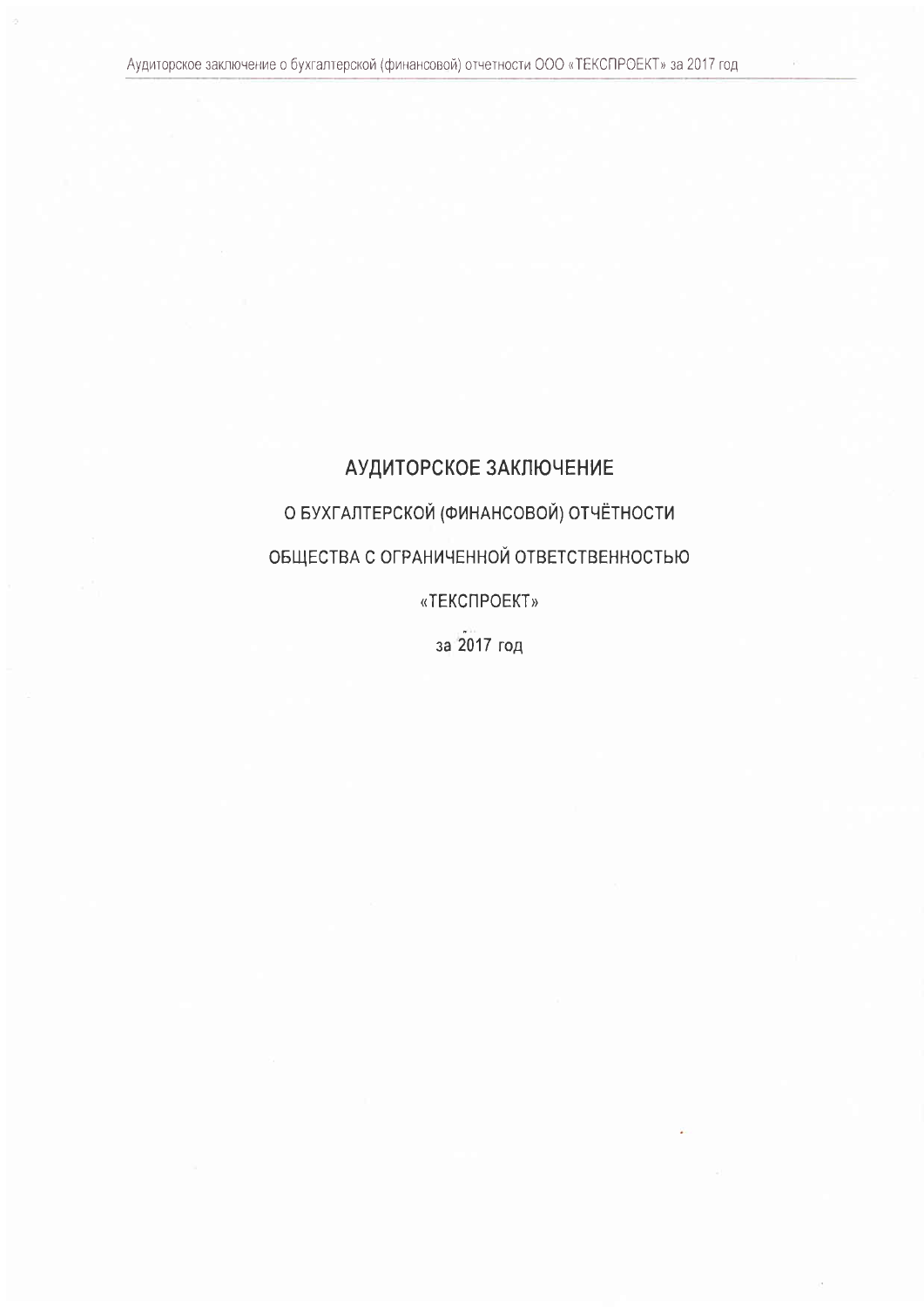### АУДИТОРСКОЕ ЗАКЛЮЧЕНИЕ

## **АДРЕСАТ**

Участникам Общества с ограниченной ответственностью «ТЕКСПРОЕКТ»

#### **MHEHNE**

отчётности бухгалтерской (финансовой) прилагаемой Мы провели аудит ООО «ТЕКСПРОЕКТ» (ОГРН: 1056027003175, адрес (место нахождения): 180016, Псковская область, г. Псков, ул. Красноармейская, д. 6, помещение 1017) состоящей из:

- бухгалтерского баланса по состоянию на 31 декабря 2017 года,

- отчёта о финансовых результатах за 2017 год,
- приложений к бухгалтерскому балансу и отчёту о финансовых результатах, в том числе:
	- отчёта об изменениях капитала за 2017 год;
	- отчёта о движении денежных средств за 2017 год;
	- пояснений к бухгалтерскому балансу и отчёту о финансовых результатах за 2017 год.

По нашему мнению, прилагаемая годовая бухгалтерская (финансовая) отчетность отражает достоверно во всех существенных отношениях финансовое положение ООО «ТЕКСПРОЕКТ» по состоянию на 31 декабря 2017 года, финансовые результаты его деятельности и движение денежных средств за 2017 год в соответствии с правилами составления бухгалтерской отчетности, установленными в Российской Федерации.

# ОСНОВАНИЕ ДЛЯ ВЫРАЖЕНИЯ МНЕНИЯ

Мы провели аудит в соответствии с Международными стандартами аудита (МСА). Наша ответственность в соответствии с этими стандартами описана в разделе «Ответственность аудитора за аудит годовой бухгалтерской (финансовой) отчетности» настоящего заключения. Мы являемся независимыми по отношению к ООО «ТЕКСПРОЕКТ» в соответствии с Правилами независимости аудиторов и аудиторских организаций и Кодексом профессиональной этики аудиторов, соответствующими Кодексу этики профессиональных бухгалтеров, разработанному Советом по международным стандартам этики для профессиональных бухгалтеров, и нами выполнены прочие иные обязанности в соответствии с этими требованиями профессиональной этики. Мы полагаем, что полученные нами аудиторские доказательства являются достаточными и надлежащими, чтобы служить основанием для выражения нашего мнения.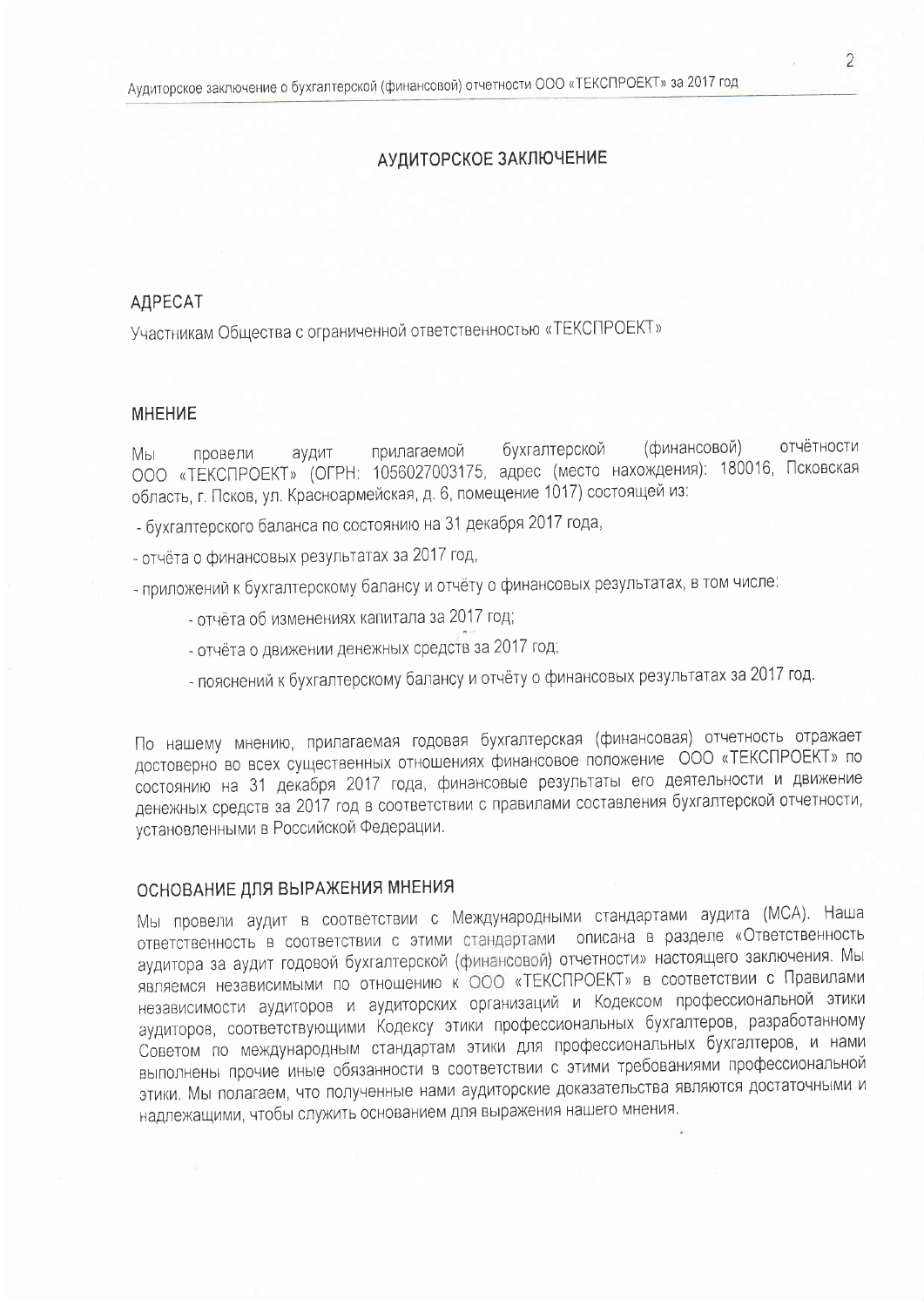### ОТВЕТСТВЕННОСТЬ РУКОВОДСТВА ЗА БУХГАЛТЕРСКУЮ (ФИНАНСОВУЮ) ОТЧЕТНОСТЬ

Руковолство несет ответственность за подготовку и достоверное представление данной годовой бухгалтерской (финансовой) отчетности в соответствии с правилами составления бухгалтерской отчетности, установленными в Российской Федерации, и за систему внутреннего контроля, которую руководство считает необходимой для подготовки годовой бухгалтерской (финансовой) отчетности, не содержащей существенных искажений вследствие недобросовестных действий или ошибок.

При подготовке годовой бухгалтерской (финансовой) отчетности руководство несет ответственность за оценку способности ООО «ТЕКСПРОЕКТ» продолжать непрерывно свою деятельность, за раскрытие в соответствующих случаях сведений, относящихся к непрерывности деятельности, и за составление отчетности на основе допущения о непрерывности деятельности, за исключением случаев, когда руководство намеревается ликвидировать ООО «ТЕКСПРОЕКТ» прекратить ее деятельность или когда у него отсутствует какая-либо иная реальная альтернатива, кроме ликвидации или прекращения деятельности.

Директор ООО «ТЕКСПРОЕКТ» несёт ответственность за надзор за подготовкой годовой бухгалтерской (финансовой) отчетности ООО «ТЕКСПРОЕКТ».

# ОТВЕТСТВЕННОСТЬ АУДИТОРА ЗА АУДИТ БУХГАЛТЕРСКОЙ (ФИНАНСОВОЙ) ОТЧЕТНОСТИ

Наша цель состоит в получении разумной уверенности в том, что годовая бухгалтерская (финансовая) отчетность не содержит существенных искажений вследствие недобросовестных действий или ошибок, и в выпуске аудиторского заключения, содержащего наше мнение. Разумная уверенность представляет собой высокую степень уверенности, но не является гарантией того, что аудит, проведенный в соответствии с МСА, всегда выявляет существенные искажения при их наличии. Искажения могут быть результатом недобросовестных действий или ошибок и считаются существенными, если можно обоснованно предположить, что в отдельности или в совокупности они могут повлиять на экономические решения пользователей, принимаемые на основе этой годовой бухгалтерской отчетности.

В рамках проведения аудита в соответствии с МСА мы применяем профессиональное суждение и сохраняем профессиональный скептицизм на протяжении всего аудита. Кроме того, мы выполняем следующее:

- выявляем и оцениваем риски существенного искажения годовой бухгалтерской (финансовой) отчетности вследствие недобросовестных действий или ошибок; разрабатываем и проводим аудиторские процедуры в ответ на эти риски; получаем аудиторские доказательства, являющиеся достаточными и надлежащими, чтобы служить основой для выражения нашего мнения. Риск необнаружения существенного искажения в результате недобросовестных действий выше, чем риск необнаружения существенного искажения в результате ошибки, так как недобросовестные действия могут включать сговор, подлог, умышленный пропуск, искаженное представление информации или действия в обход системы внутреннего контроля;
- получаем понимание системы внутреннего контроля, имеющей значение для аудита, с целью разработки аудиторских процедур, соответствующих обстоятельствам, но не с целью выражения мнения об эффективности системы внутреннего контроля ООО «ТЕКСПРОЕКТ»;
- оцениваем надлежащий характер применяемой учетной политики, обоснованность бухгалтерских подготовленного **руководством** оценок и соответствующего раскрытия информации, OOO «TEKCIPOEKT»:
- делаем вывод о правомерности применения руководством ООО «ТЕКСПРОЕКТ» допущения о непрерывности деятельности, а на основании полученных аудиторских доказательств - вывод о